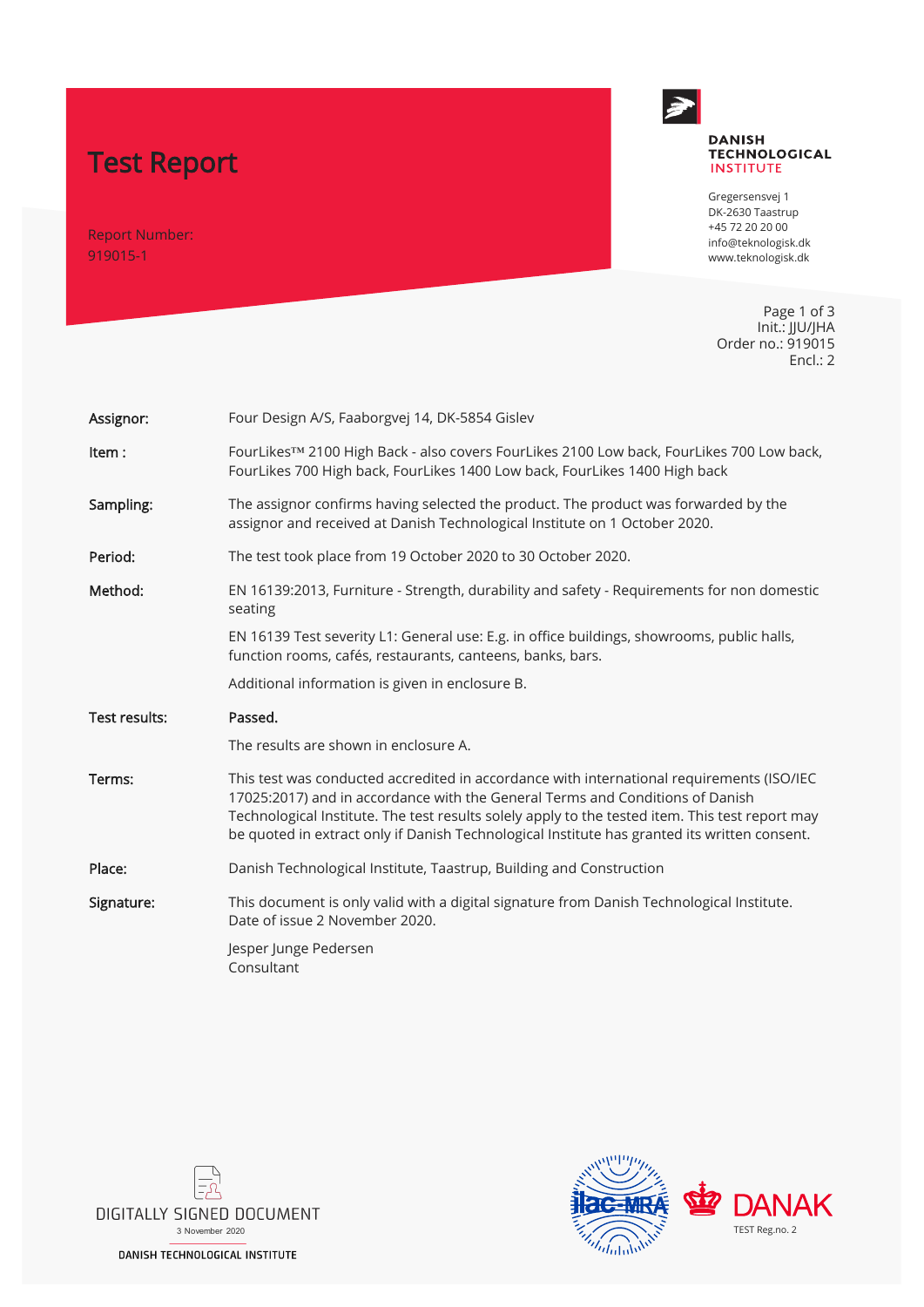

# Test of Model: FourLikes**™** 2100 High Back

# Loading according to test severity L1.

| Test no. | Test                                       | <b>Test Method</b> | Cycles           | Load                          | Result |
|----------|--------------------------------------------|--------------------|------------------|-------------------------------|--------|
| 4.1      | General                                    | EN 16139, 4.1      |                  |                               | Passed |
| 4.2.2    | Shear and squeeze points under influence   | EN 16139, 4.2.2    |                  |                               | N/A    |
|          | of powered mechanisms                      |                    |                  |                               |        |
| 4.2.3    | Shear and squeeze points during use        | EN 16139, 4.2.3    |                  |                               | Passed |
| 4.3.2    | Swivelling chairs                          | EN 1335            |                  |                               | N/A    |
| 4.3.3    | Non swivelling chairs                      | EN 1022            |                  |                               | Passed |
| 4.4      | Rolling resistance of the unloaded chair   | EN 16139, 4.4      |                  |                               | N/A    |
| 5        | Strength and durability requirements       | EN 16139, 5        |                  |                               | Passed |
| 6.1.1    | Seat static load and back static load test | EN 1728, 6.4       | 10<br>$10$       | Seat: 1600 N<br>Back: 560 N   | Passed |
| 6.1.2    | Seat front edge static load                | EN 1728, 6.5       | 10               | Seat: 1300 N                  | Passed |
| 6.1.3    | Vertical load on back rests                | EN 1728, 6.6       | 10               | Seat: 1300 N<br>Back: 600 N   | Passed |
| 6.1.4    | Foot rest static load test                 | EN 1728, 6.8       | 10               |                               | N/A    |
| 6.1.4    | Leg rest static load test                  | EN 1728, 6.9       | 10               |                               | N/A    |
| 6.1.5    | Arm rest sideways static load test         | EN 1728, 6.10      | 10               |                               | N/A    |
| 6.1.6    | Arm rest downwards static load test        | EN 1728, 6.11      | 5                |                               | N/A    |
| 6.1.7    | Vertical upwards static load on arm rests  | EN 1728, 6.13      | 10               |                               | N/A    |
| 6.1.8    | Combined seat and back durability test     | EN 1728, 6.17      | 100000<br>100000 | Seat: 1000 N<br>Back: 300 N   | Passed |
| 6.1.9    | Seat front edge durability test            | EN 1728, 6.18      | 50000            | 800N                          | Passed |
| 6.1.10   | Arm rest durability test                   | EN 1728, 6.20      | 30000            |                               | N/A    |
| 6.1.11   | Foot rest durability test                  | EN 1728, 6.21      | 50000            |                               | N/A    |
| 6.1.12   | Leg forward static load test               | EN 1728, 6.15      | 10               | Edge: 500 N<br>(Seat: 1000 N) | Passed |
| 6.1.13   | Legs sideways static load test             | EN 1728, 6.16      | 10               | Edge: 400 N<br>(Seat: 1000 N) | Passed |
| 6.1.14   | Seat impact test                           | EN 1728, 6.24      | 10               | 240 mm                        | Passed |
| 6.1.15   | Back impact test                           | EN 1728, 6.25      | 10               | 210 mm / 38 °                 | Passed |
| 6.1.16   | Arm Impact Test                            | EN 1728, 6.26      | 10               |                               | N/A    |
| 6.1.17   | Drop test (multiple seating)               | EN 1728, 6.27.1    | $2 \times 5$     |                               | N/A    |
| 6.1.18   | Auxiliary writing surface static load test | EN 1728, 6.14      |                  |                               | N/A    |
| 6.1.19   | Auxiliary writing surface durability test  | EN 1728, 6.22      | 10000            |                               | N/A    |
| 7        | Information for use                        | EN 16139, 7        |                  |                               | N/A    |